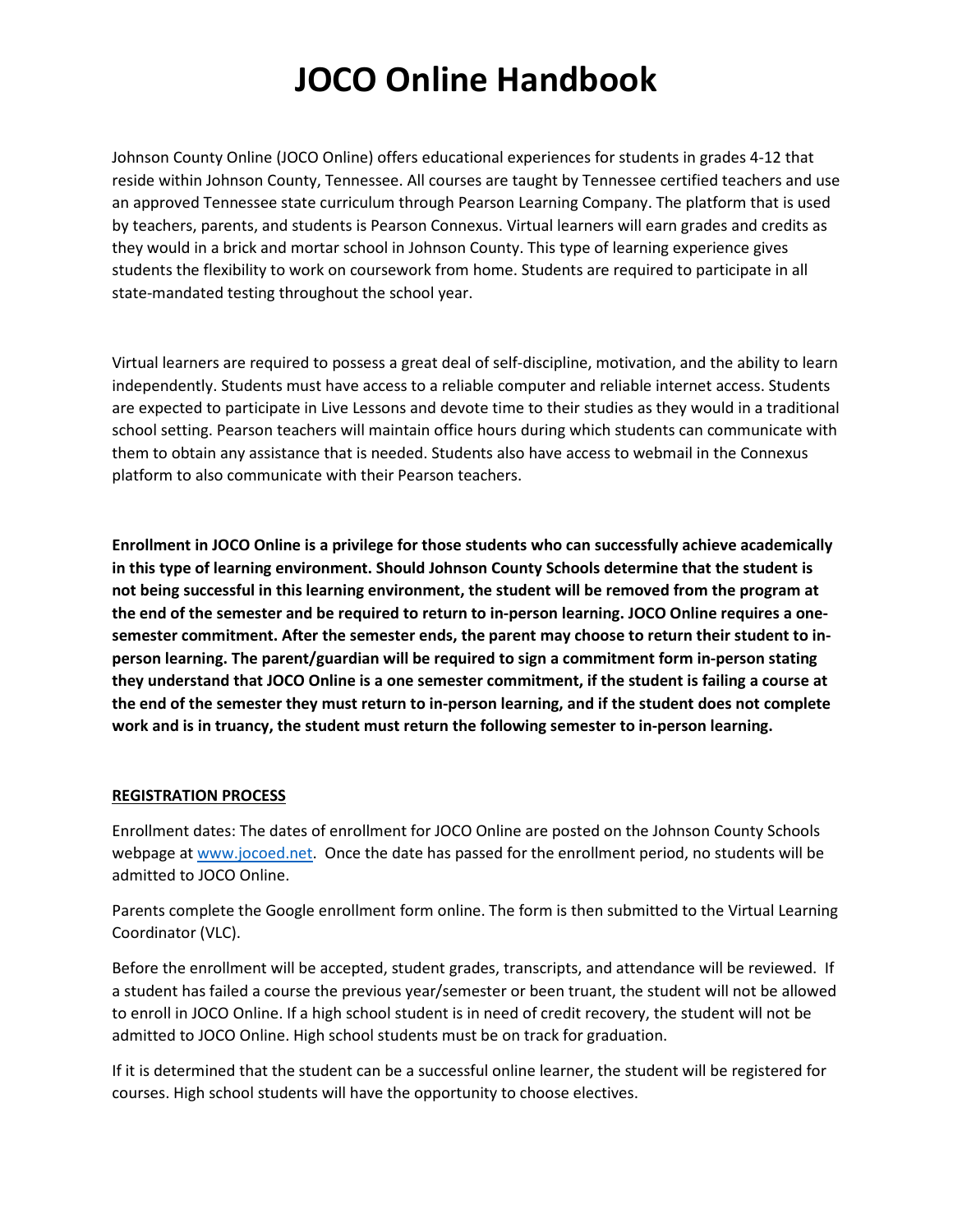Parents will be given the first ten days of each semester to decide if JOCO Online is a good fit for their student. Parents may choose return their child to in-person learning only during this time. After the tenth day, the student must remain in JOCO Online for the semester.

## **SATISFACTORY PROGRESS**

Students and parents must be available to conference with the VLC or the Johnson County Schools Attendance Supervisor if necessary. The VLC will often send out reminder emails to students and parents. Please check email daily and promptly return any communication that is needed.

Students must maintain daily attendance and complete work assignments on a daily basis.

Students must be pass courses with a score of 70 or above. Students who do not pass a course, will be asked to return to in-person learning and will not have the opportunity to return to JOCO Online.

Students will uphold the Honor Code, which stipulates that the student will not copy and paste information found online and submit it as their original work.

Failure to comply with the guidelines of JOCO Online will result in the student being returned to inperson learning in his/her school zone.

#### **PROGRESS REPORTS**

Parents have 24/7 access to student progress. A formal report card will not be sent home by the school system. \*See **CARETAKER ROLE** below.

#### **CO-CURRICULAR ACTIVITIES**

JOCO Online students are permitted to participate in school-level sports activities.

JOCO Online students participating in any on-campus activities are expected to abide by all campus rules.

#### **WITHDRAWL PROCESS**

Parents who wish to withdraw their student from JOCO Online must submit in writing (or email) their request to go back to in-person learning. Students must withdraw to their school of zone if staying in Johnson County. Students may only transfer back to brick and mortar schools during the first 10 days of the Fall or Spring semester.

Parents who wish to transfer to another school system must contact the brick and mortar school their child would have been attending as if in-person. The school that the child is transferring to must send a records request to the brick and mortar school before the student can be withdrawn from Johnson County Schools.

Parents who want to withdraw their child to a TN State Approved Home School or Independent Home School must contact the Attendance Supervisor at Central Office (423-727-2640).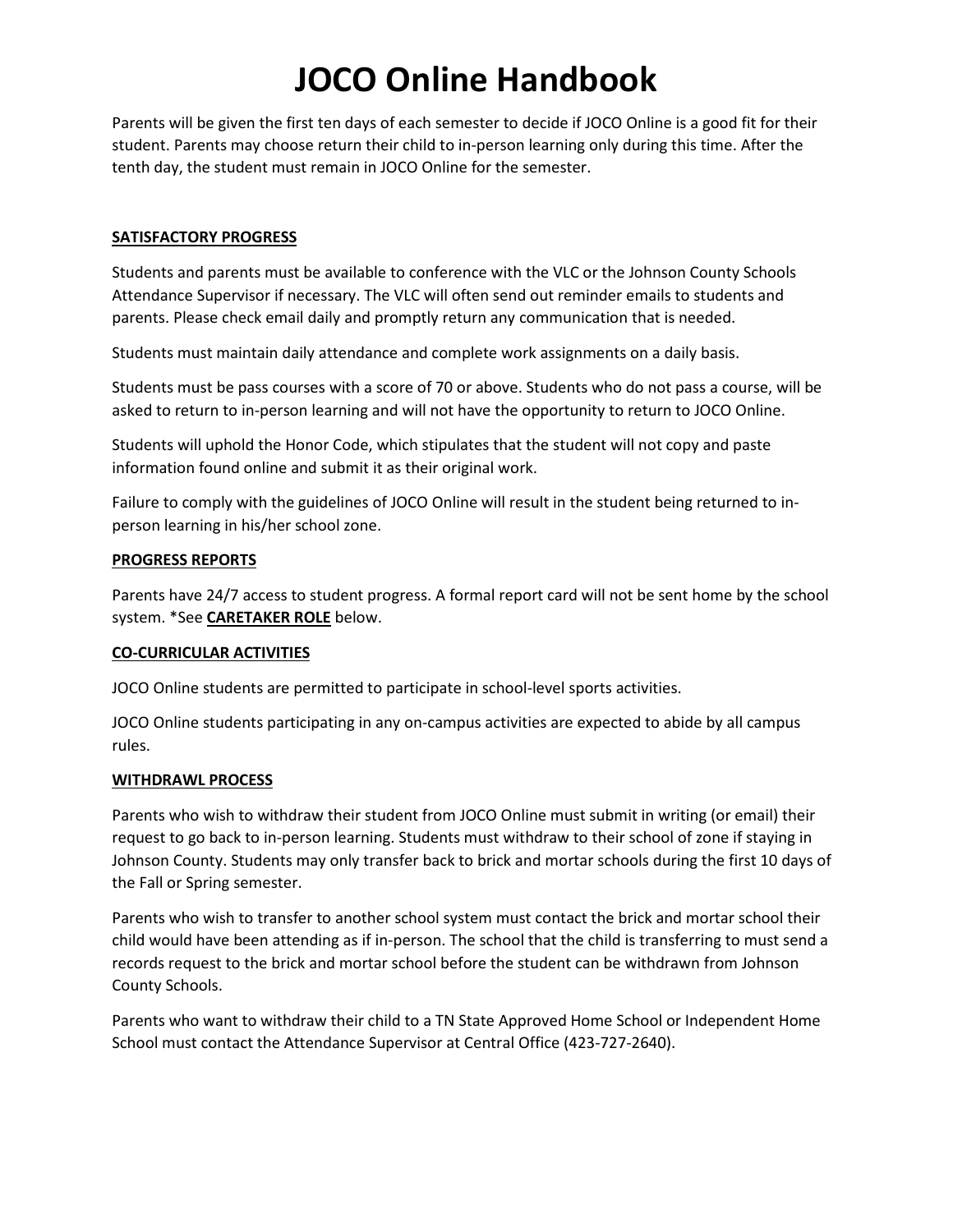#### **CARETAKER ROLE (PARENT OR GUARDIAN)**

Caretakers are adults with direct responsibility over students. Caretakers are generally a parent or legal guardian assigned to the student household. When caretaker and associated student information is provided, they are created as users in Connexus (Online learning website) and provided with a login and password. A username and password are provided by email to caretakers for security. A wealth of resources for caretakers are available on Pearson Family 411 site. Caretakers can access a link to this resource from their home page in Connexus. Caretaker responsibilities include: recording attendance, guiding the student's learning experience, assisting with lesson work, checking for comprehension, keeping the student on track, and encouraging the student to communicate regularly with his or her teachers.

**The Caretaker always has full and final responsibility for the child's education and educational decision-making with the school, and therefore must be available for discussions related to the student's educational needs. Caretakers are REQUIRED to attend/watch a virtual orientation meeting.**

## **STUDENT ROLE**

Each student in JOCO Online School is to learn to the best of his or her ability. Students should be expected to take age-appropriate individual responsibility for their own learning. To accomplish this, students need to apply themselves to the studies in a serious and focused manner and become engaged in activities and lessons. Students are expected to complete their own work at all times.

#### **MANDATORY TESTING**

JOCO Online students are required to participate in TN Ready testing. Students in grades 4-8 are required to go to their brick and mortar school for testing each spring. The testing coordinator from your child's school will contact you to let you know when to bring your child in for testing. This process may take several days. High school students, grades 9-12, will participate in End of Course (EOC) exams and other required testing. EOC's are given at the end of each semester. Senior students are required to take the Civics Exam in order to graduate. Junior students are required to take the ACT. The high school testing coordinator will contact you to let you know when your student will need to test.

During the semester, elementary and middle school students may be required to go to their school of registration to participate in progress monitoring testing throughout the year or complete the progress monitoring in an online testing platform.

#### **ATTENDANCE**

Even though JOCO students are not attending school in person, student attendance still falls under the Johnson County School Board Attendance Policy. Caretakers and students are both responsible for ensuring that the student meets attendance requirements. Attendance must be recorded in Connexus daily. The VLC checks attendance daily by looking at each student's completion of work and documents if it is complete or incomplete. All students must complete assigned lessons and submit specified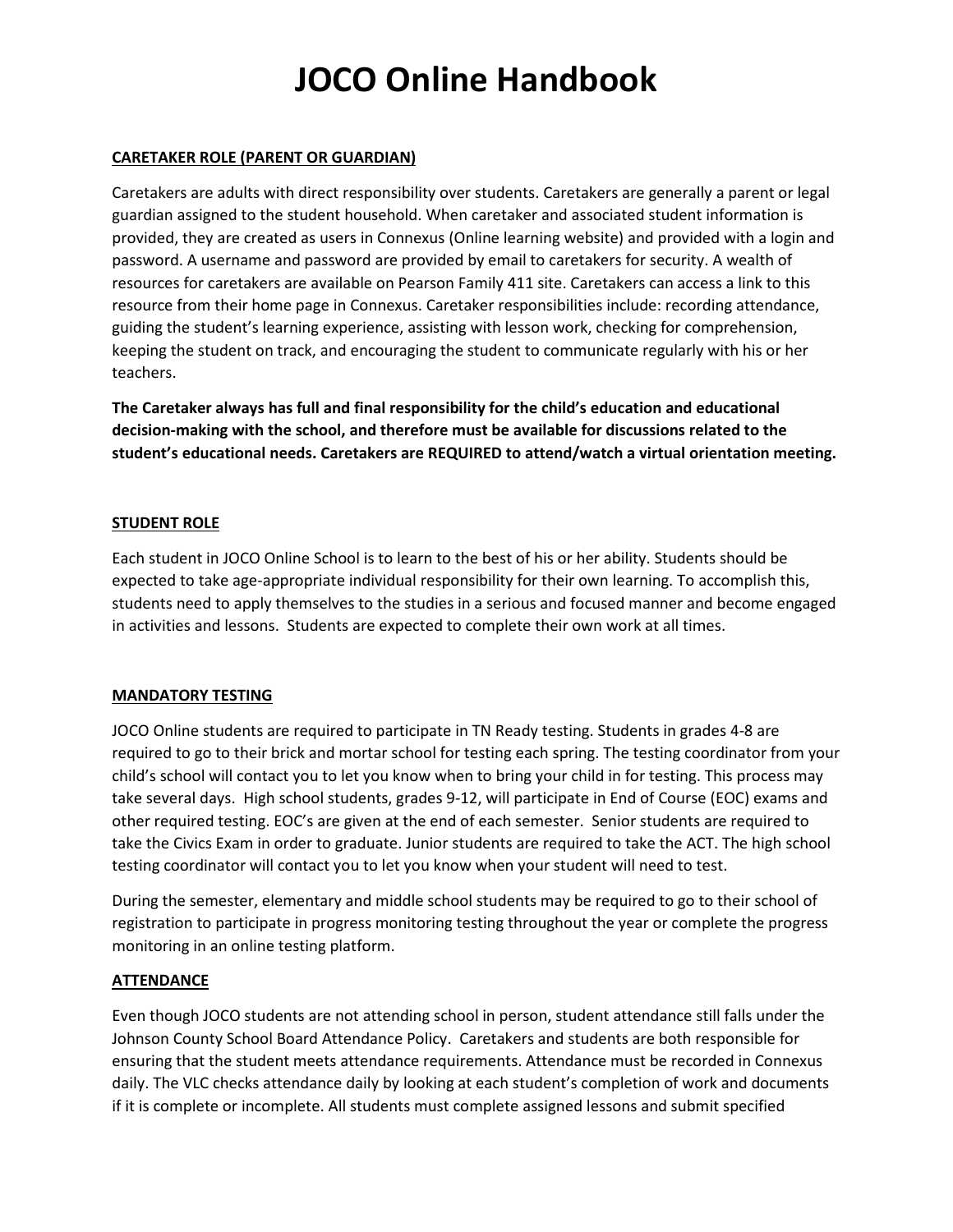assignments to their teachers. Attendance will be equated to work completion. The Attendance Supervisor works closely with the VLC. Students not attending to their coursework will be considered truant. The Johnson County Schools attendance policy is found online a[t www.jocoed.net.](http://www.jocoed.net/)

## **Elementary and Middle School: Grades 4-8**

To meet all attendance requirements and for successful lesson completion, students in grades 4-8 will need assistance from their Caretaker. The assistance will range from fairly substantial to relatively minor assistance. The amount of assistance given will depend on the student's age, ability to be self-directed, and to comprehend the material taught.

## **High School**

Students are expected to complete all work independently. The Caretaker is responsible for checking that student work assigned for the day has been fully completed. If the student does not complete the assigned lessons, then attendance should be marked with a U.

## **Types of Absences**

Excused-If a student has a professional appointment (doctor, dentist, etc) please have the office fax an excuse to Central Office at 727-2667 or you can drop the excuse off with the secretary at Central Office.

Unexcused-Parent notes will be considered unexcused. Please send in any parents notes so that we will have documentation of the cause of your child's absence in case truancy becomes an issue.

## **SCHOOL CALENDAR**

Students in JOCO Online will follow the calendar as those in Johnson County Schools attending inperson. The calendar can be accessed at [www.jocoed.net.](http://www.jocoed.net/)

JOCO Online students do not receive the half-days or snow days as those attending in-person.

Each semester's coursework will end one week earlier for JOCO Online students due to the online teachers needing a week to submit grades.